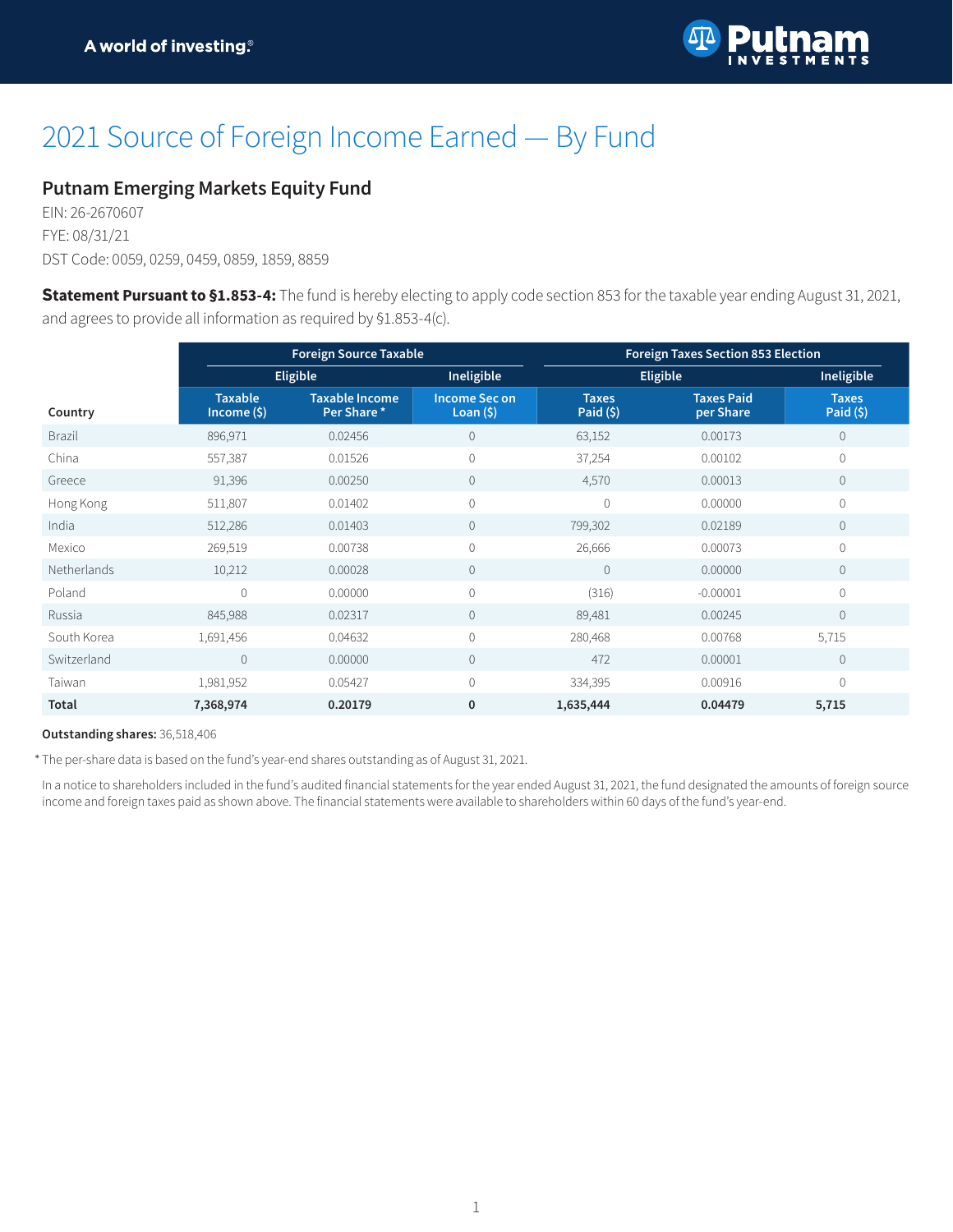## **Focused International Equity Fund**

EIN: 04-6145734 FYE: 10/31/21 DST Code: 0044, 0244, 0444, 0844, 8844, 1844

**Statement Pursuant to §1.853-4:** The fund is hereby electing to apply code section 853 for the taxable year ending October 31, 2021, and agrees to provide all information as required by §1.853-4(c).

|                | <b>Foreign Source Taxable</b> |                                     |                                    | <b>Foreign Taxes Section 853 Election</b> |                                |                            |  |
|----------------|-------------------------------|-------------------------------------|------------------------------------|-------------------------------------------|--------------------------------|----------------------------|--|
|                | <b>Eligible</b>               |                                     | Ineligible                         | Eligible                                  |                                | Ineligible                 |  |
| Country        | <b>Taxable</b><br>Income (\$) | <b>Taxable Income</b><br>Per Share* | <b>Income Sec on</b><br>Loan $(5)$ | <b>Taxes</b><br>Paid $(5)$                | <b>Taxes Paid</b><br>per Share | <b>Taxes</b><br>Paid $(5)$ |  |
| Bermuda        | 364,172                       | 0.00748                             | $\circ$                            | $\mathbb O$                               | 0.00000                        | $\mathbf 0$                |  |
| Canada         | 2,358,376                     | 0.04841                             | 0                                  | 238,212                                   | 0.00489                        | 936                        |  |
| Denmark        | 326,479                       | 0.00670                             | $\circ$                            | 52,540                                    | 0.00108                        | $\mathbf 0$                |  |
| Finland        | $\mathbf 0$                   | 0.00000                             | $\mathbf 0$                        | (25, 752)                                 | $-0.00053$                     | $\mathbf 0$                |  |
| France         | 914,604                       | 0.01877                             | $\circ$                            | 242,370                                   | 0.00498                        | $\mathbb O$                |  |
| Germany        | 475,364                       | 0.00976                             | 0                                  | 77,225                                    | 0.00159                        | $\mathbf 0$                |  |
| India          | 129,591                       | 0.00266                             | $\overline{0}$                     | 29,651                                    | 0.00061                        | $\mathbf 0$                |  |
| Ireland        | 4,008                         | 0.00008                             | $\mathbf 0$                        | 3,962                                     | 0.00008                        | $\mathbf 0$                |  |
| Italy          | 3,458                         | 0.00007                             | $\circ$                            | 3,458                                     | 0.00007                        | $\mathbf 0$                |  |
| Japan          | 1,159,259                     | 0.02380                             | 0                                  | 111,758                                   | 0.00229                        | 3,426                      |  |
| Netherlands    | 659,449                       | 0.01354                             | $\circ$                            | 15,898                                    | 0.00033                        | $\mathbb O$                |  |
| Portugal       | 335,951                       | 0.00690                             | $\mathbf 0$                        | 50,393                                    | 0.00103                        | $\mathbf 0$                |  |
| South Korea    | 919,879                       | 0.01888                             | $\circ$                            | 198,462                                   | 0.00407                        | $\mathbb O$                |  |
| Spain          | 692                           | 0.00001                             | 0                                  | 692                                       | 0.00001                        | $\mathbf 0$                |  |
| Switzerland    | 426,559                       | 0.00876                             | $\circ$                            | 69,559                                    | 0.00143                        | $\mathbf 0$                |  |
| Taiwan         | 1,240,821                     | 0.02547                             | $\mathbf 0$                        | 260,573                                   | 0.00535                        | $\mathbf 0$                |  |
| United Kingdom | 4,252,011                     | 0.08728                             | $\circ$                            | $\mathbf 0$                               | 0.00000                        | $\mathbf 0$                |  |
| Total          | 13,570,673                    | 0.27857                             | 0                                  | 1,329,001                                 | 0.02728                        | 4,362                      |  |

**Outstanding shares:** 48,714,167

\* The per-share data is based on the fund's year-end shares outstanding as of October 31, 2021.

In a notice to shareholders included in the fund's audited financial statements for the year ended October 31, 2021, the fund designated the amounts of foreign source income and foreign taxes paid as shown above. The financial statements were available to shareholders within 60 days of the fund's year-end.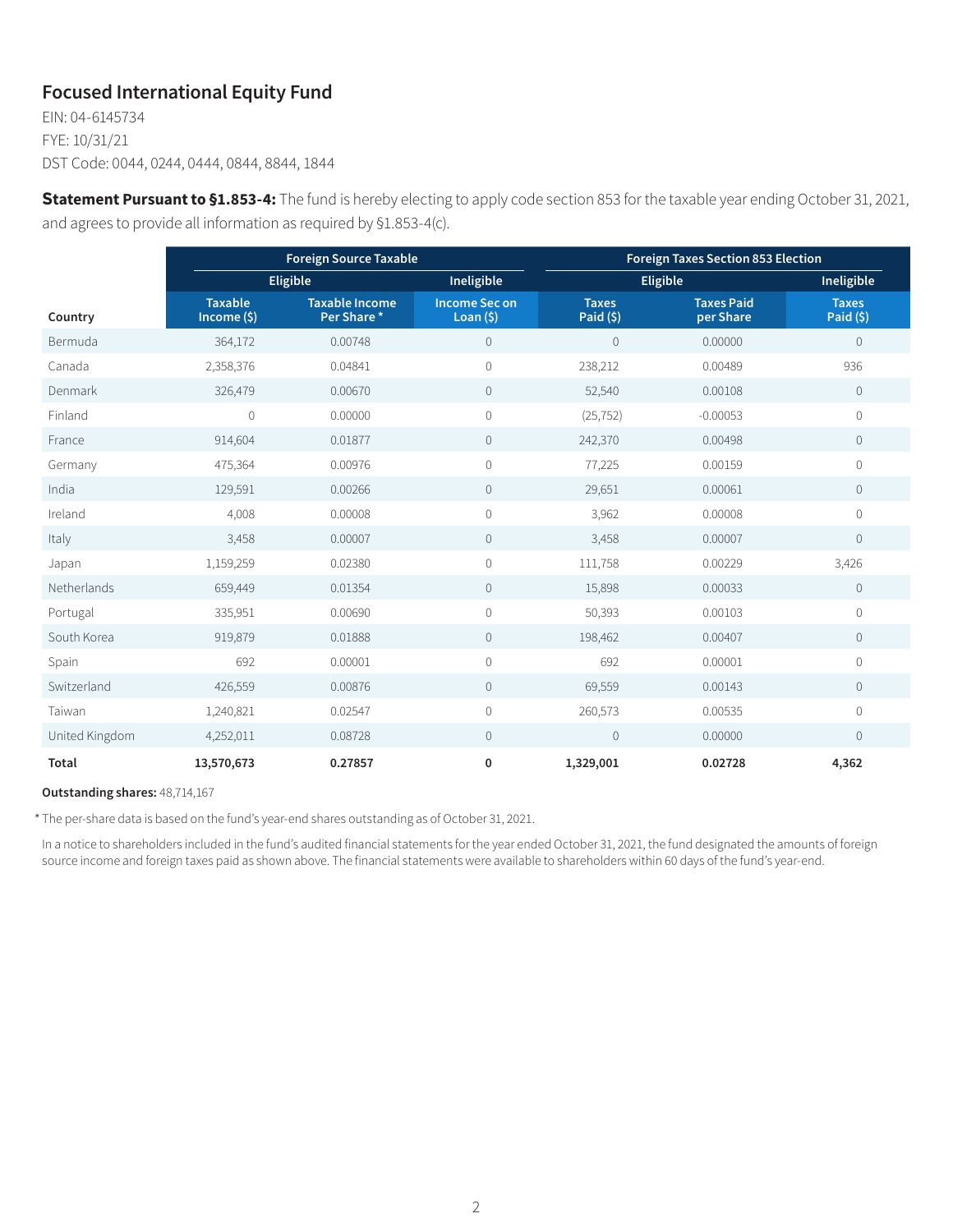## **Putnam International Capital Opportunities Fund**

EIN: 04-3296117 FYE: 08/31/21 DST Code: 0050, 0250, 0450, 0850, 1850, 8850

**Statement Pursuant to §1.853-4:** The fund is hereby electing to apply code section 853 for the taxable year ending August 31, 2021, and agrees to provide all information as required by §1.853-4(c).

|                | <b>Foreign Source Taxable</b> |                                     |                                    | <b>Foreign Taxes Section 853 Election</b> |                                |                            |
|----------------|-------------------------------|-------------------------------------|------------------------------------|-------------------------------------------|--------------------------------|----------------------------|
|                | <b>Eligible</b>               |                                     | Ineligible                         | Eligible                                  |                                | Ineligible                 |
| Country        | <b>Taxable</b><br>Income (\$) | <b>Taxable Income</b><br>Per Share* | <b>Income Sec on</b><br>Loan $(5)$ | <b>Taxes</b><br>Paid (\$)                 | <b>Taxes Paid</b><br>per Share | <b>Taxes</b><br>Paid $(5)$ |
| Australia      | 492,824                       | 0.05847                             | $\mathbb O$                        | $\circ$                                   | 0.00000                        | $\circ$                    |
| Canada         | 1,184,100                     | 0.14049                             | $\overline{0}$                     | 97,161                                    | 0.01153                        | $\overline{0}$             |
| Cyprus         | 295,198                       | 0.03503                             | $\mathbb O$                        | $\mathbf{0}$                              | 0.00000                        | $\circ$                    |
| Denmark        | 112,683                       | 0.01337                             | $\mathbf 0$                        | 16,903                                    | 0.00201                        | $\mathbf 0$                |
| France         | 1,056,596                     | 0.12536                             | $\overline{0}$                     | 158,550                                   | 0.01881                        | $\overline{0}$             |
| Germany        | 19,923                        | 0.00236                             | $\mathbb O$                        | 2,988                                     | 0.00035                        | $\mathbf 0$                |
| Greece         | 400,166                       | 0.04748                             | $\overline{0}$                     | 20,008                                    | 0.00237                        | $\overline{0}$             |
| India          | 84,088                        | 0.00998                             | $\mathbf 0$                        | 17,278                                    | 0.00205                        | $\circ$                    |
| Ireland        | 118,534                       | 0.01406                             | $\circ$                            | 17,780                                    | 0.00211                        | $\circ$                    |
| Italy          | 16,036                        | 0.00190                             | $\circ$                            | 2,405                                     | 0.00029                        | 0                          |
| Japan          | 1,562,509                     | 0.18539                             | $\overline{0}$                     | 175,147                                   | 0.02078                        | $\overline{0}$             |
| Mexico         | 278,144                       | 0.03300                             | $\overline{0}$                     | 13,203                                    | 0.00157                        | $\overline{0}$             |
| Netherlands    | 64,306                        | 0.00763                             | 22,207                             | 9,646                                     | 0.00114                        | 3,331                      |
| South Korea    | 351,151                       | 0.04166                             | $\mathbf 0$                        | 63,244                                    | 0.00750                        | $\overline{0}$             |
| Spain          | 743,082                       | 0.08817                             | $\circ$                            | 90,258                                    | 0.01071                        | $\circ$                    |
| Switzerland    | 70,898                        | 0.00841                             | $\mathbf{0}$                       | 10,635                                    | 0.00126                        | $\overline{0}$             |
| Taiwan         | 1,542,149                     | 0.18298                             | $\overline{0}$                     | 324,085                                   | 0.03845                        | $\overline{0}$             |
| United Kingdom | 1,304,797                     | 0.15481                             | $\Omega$                           | $\circ$                                   | 0.00000                        | $\overline{0}$             |
| <b>Total</b>   | 9,697,184                     | 1.15055                             | 22,207                             | 1,019,291                                 | 0.12093                        | 3,331                      |

#### **Outstanding shares:** 8,428,285

\* The per-share data is based on the fund's year-end shares outstanding as of August 31, 2021.

In a notice to shareholders included in the fund's audited financial statements for the year ended August 31, 2021, the fund designated the amounts of foreign source income and foreign taxes paid as shown above. The financial statements were available to shareholders within 60 days of the fund's year-end.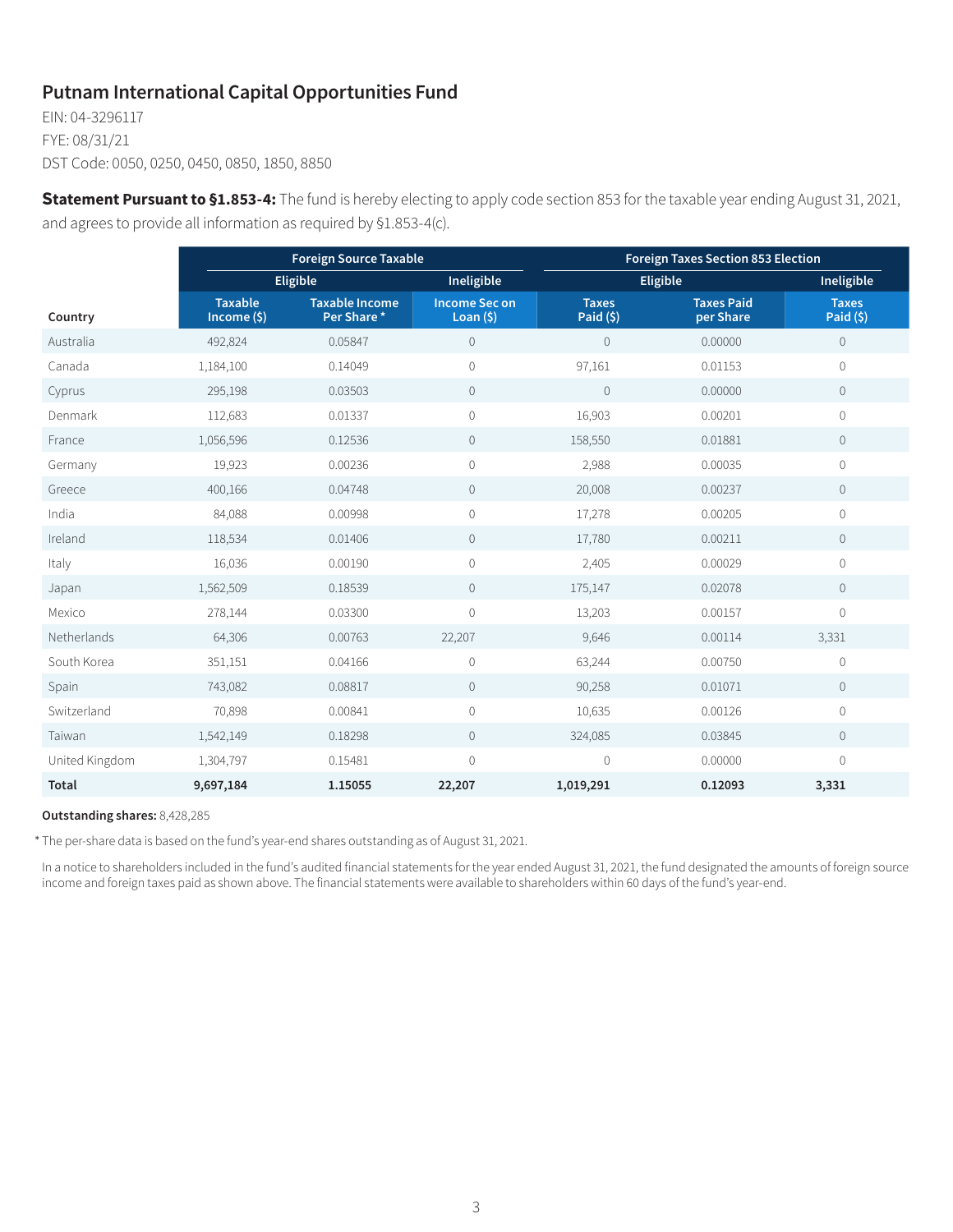## **Putnam International Equity Fund**

EIN: 04-6661045 FYE: 06/30/21 DST Code: 0035, 0235, 0435, 0835, 1835, 7835, 8835

**Statement Pursuant to §1.853-4:** The fund is hereby electing to apply code section 853 for the taxable year ending June 30,2021, and agrees to provide all information as required by §1.853-4(c).

|                | <b>Foreign Source Taxable</b>   |                                     |                                    | <b>Foreign Taxes Section 853 Election</b> |                                |                           |
|----------------|---------------------------------|-------------------------------------|------------------------------------|-------------------------------------------|--------------------------------|---------------------------|
|                |                                 | Eligible                            | Ineligible                         |                                           | <b>Eligible</b>                | Ineligible                |
| Country        | <b>Taxable</b><br>$Income($ \$) | <b>Taxable Income</b><br>Per Share* | <b>Income Sec on</b><br>Loan $(5)$ | <b>Taxes</b><br>Paid $(5)$                | <b>Taxes Paid</b><br>per Share | <b>Taxes</b><br>Paid (\$) |
| Australia      | 900,953                         | 0.02918                             | $\overline{0}$                     | $\circ$                                   | 0.00000                        | $\mathbb O$               |
| Austria        | $\mathbf 0$                     | 0.00000                             | 0                                  | 9,907                                     | 0.00032                        | $\overline{0}$            |
| Canada         | 132,219                         | 0.00428                             | $\mathbf 0$                        | 19,915                                    | 0.00065                        | $\overline{0}$            |
| China          | $\overline{0}$                  | 0.00000                             | 0                                  | 34,488                                    | 0.00112                        | $\overline{0}$            |
| Denmark        | 438,605                         | 0.01421                             | $\overline{0}$                     | 65,847                                    | 0.00213                        | $\circ$                   |
| Finland        | 51,119                          | 0.00166                             | 0                                  | (47, 382)                                 | $-0.00153$                     | $\Omega$                  |
| France         | 3,074,809                       | 0.09960                             | $\mathbb O$                        | 729,235                                   | 0.02362                        | 5,745                     |
| Germany        | 888,568                         | 0.02878                             | 0                                  | 133,284                                   | 0.00432                        | $\overline{0}$            |
| Hong Kong      | 667,332                         | 0.02162                             | $\overline{0}$                     | $\overline{0}$                            | 0.00000                        | $\overline{0}$            |
| India          | 55,610                          | 0.00180                             | 0                                  | (197, 597)                                | $-0.00640$                     | $\overline{0}$            |
| Ireland        | 320,532                         | 0.01038                             | $\overline{0}$                     | $\overline{0}$                            | 0.00000                        | $\circ$                   |
| Italy          | 125,890                         | 0.00408                             | 0                                  | 18,884                                    | 0.00061                        | $\overline{0}$            |
| Japan          | 3,066,337                       | 0.09932                             | $\overline{0}$                     | 300,422                                   | 0.00973                        | 440                       |
| Netherlands    | 900,451                         | 0.02917                             | 0                                  | 126,330                                   | 0.00409                        | $\mathbf 0$               |
| Norway         | 383,971                         | 0.01244                             | $\overline{0}$                     | 96,182                                    | 0.00312                        | $\overline{0}$            |
| Portugal       | 576,335                         | 0.01867                             | 0                                  | 86,450                                    | 0.00280                        | $\overline{0}$            |
| Russia         | 562,187                         | 0.01821                             | $\overline{0}$                     | 84,328                                    | 0.00273                        | $\overline{0}$            |
| South Korea    | 1,143,417                       | 0.03704                             | 0                                  | 188,684                                   | 0.00611                        | $\Omega$                  |
| Spain          | 157,041                         | 0.00509                             | $\circ$                            | 21,117                                    | 0.00068                        | 2,439                     |
| Switzerland    | 1,681,250                       | 0.05446                             | 0                                  | 118,474                                   | 0.00384                        | $\mathbf 0$               |
| Taiwan         | 595,584                         | 0.01929                             | $\overline{0}$                     | 124,624                                   | 0.00404                        | $\circ$                   |
| United Kingdom | 2,386,022                       | 0.07729                             | 0                                  | $\overline{0}$                            | 0.00000                        | $\overline{0}$            |
| Total          | 18,108,232                      | 0.58657                             | 0                                  | (1,913,192)                               | 0.06198                        | 8,624                     |

#### **Outstanding shares:** 30,872,541

\* The per-share data is based on the fund's year-end shares outstanding as of June 30, 2021.

In a notice to shareholders included in the fund's audited financial statements for the year ended June 30, 2021, the fund designated the amounts of foreign source income and foreign taxes paid as shown above. The financial statements were available to shareholders within 60 days of the fund's year-end.